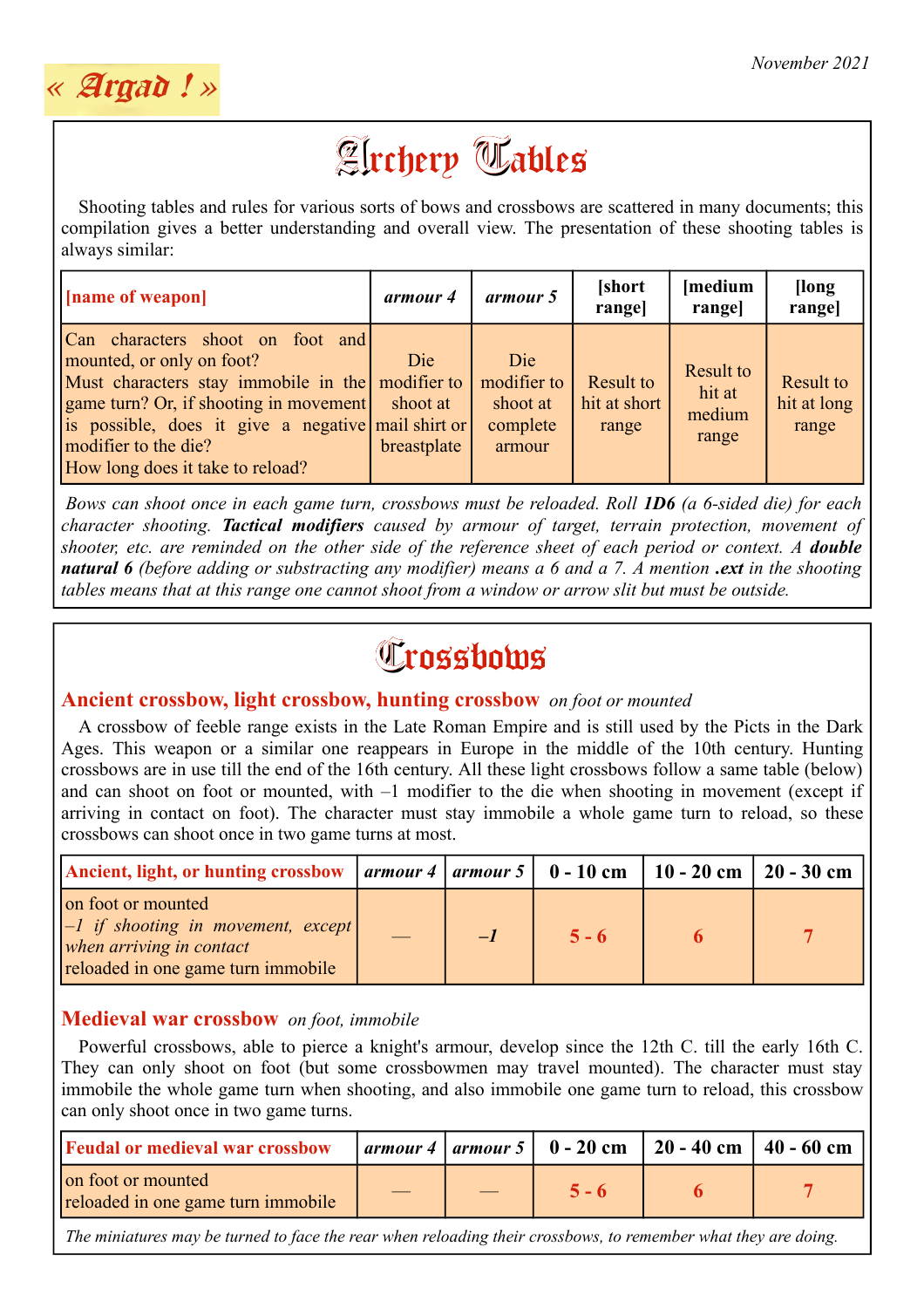Bows

#### **Ancient bow, short simple bow, flatbow, native bow** *on foot or mounted*

Many **ancient bows** as Gallic or Pictish bows, and **traditional native bows** of Africa or America (of different sizes) or **simple bows of the Dark Ages** have a rather feeble shooting ranges. They are effective against unprotected foes and for hunting when shooting at close range. Most of these bows can be used on foot or mounted, with a –1 modifier if moving in the game turn.

| <b>Ancient bow</b> Short simple bow<br><b>Native bow</b>   |  |         | armour 4   armour 5   $0 - 10$ cm   $10 - 20$ cm   $20 - 40$ cm |     |
|------------------------------------------------------------|--|---------|-----------------------------------------------------------------|-----|
| on foot or mounted<br>$-1$ if moving in the same game turn |  | $5 - 6$ |                                                                 | ext |

#### **Short composite bow** *on foot or mounted.* **Large simple bow** *on foot*

**Short composite bows** from the steppes appear in Europe in the Late Antiquity. **Large simple bows** are in use in the Dark Ages and later. Both have a great range and follow one same table (below). In the hands of trained cavalry the short composite bow can shoot immobile mounted (no modifier) or in movement mounted with –1 modifier to the die. The large bow must be on foot to shoot.

*Optional rule: these bows can shoot in movement on foot at very close range (no more than 10 cm) with –1 modifier to the die. Contrarily to light crossbows, this modifier applies even if coming to contact the enemy.*

| <b>Short composite bow</b> Large bow                                                                                                                                                                     |      |      | $\vert$ armour 4 $\vert$ armour 5 $\vert$ 0 - 20 cm | $20 - 40$ cm   $40 - 60$ cm |             |
|----------------------------------------------------------------------------------------------------------------------------------------------------------------------------------------------------------|------|------|-----------------------------------------------------|-----------------------------|-------------|
| immobile on foot<br>can shoot in move, on foot at very close<br>range (no more than $10 \text{ cm}$ ) $-1$ modifier<br>short composite bows can shoot on foot<br>or mounted, with $-1$ if moving mounted | $-I$ | $-2$ | $5 - 6$                                             |                             | $7 \; ext.$ |

#### **Longbow, Welsh or English, 14th-15th C.** *on foot, immobile*

The **Welsh or English longbow** of the Hundred Years War has better armour penetration (armour improves in the same period). On foot only (some archers may travel mounted if they have horses but they must dismount to shoot). This shooting table concerns only Welsh and English archers from the early 14th century till the early 16th century. Archers of other nations, and Welsh or English archers of other periods, have less intensive training and use the previous shooting table (for large bows) with a longbow.

| <b>Longbow (Welsh or English)</b><br>14th-15th C. |          |         | armour 4   armour 5   $0 - 20$ cm   $20 - 40$ cm   $40 - 60$ cm |     |
|---------------------------------------------------|----------|---------|-----------------------------------------------------------------|-----|
| on foot, immobile                                 | <u>—</u> | $5 - 6$ |                                                                 | ext |

#### **Japanese bow** *(yumi)* **Sengoku period**

The Japanese bow of the Sengoku era is not very powerful but effective. The shooting table gives it a shorter range than European or steppe bows and encourages actions close to the enemy. Samurais special training allows them to shoot mounted, even in movement mounted without modifier for movement *(see the Sengoku extension for more details).*

| Japanese yumi (Sengoku period)                                                       |      |                                       | armour 4   armour 5   $\,0$ - 10 cm | 10 - 20 cm   20 - 40 cm |     |
|--------------------------------------------------------------------------------------|------|---------------------------------------|-------------------------------------|-------------------------|-----|
| shoots on foot, immobile<br>samurais can shoot mounted without<br>malus for movement | $-I$ | $\textit{Sengoku} - 1$<br>others $-2$ | $5 - 6$                             |                         | ext |

*Sengoku complete armour is lighter than European armour. If historical or fantasy contexts are mixed, the Sengoku yumi has a –2 modifier against heavier armour 5 (ō-yoroi of the previous period, or European or med-fan).*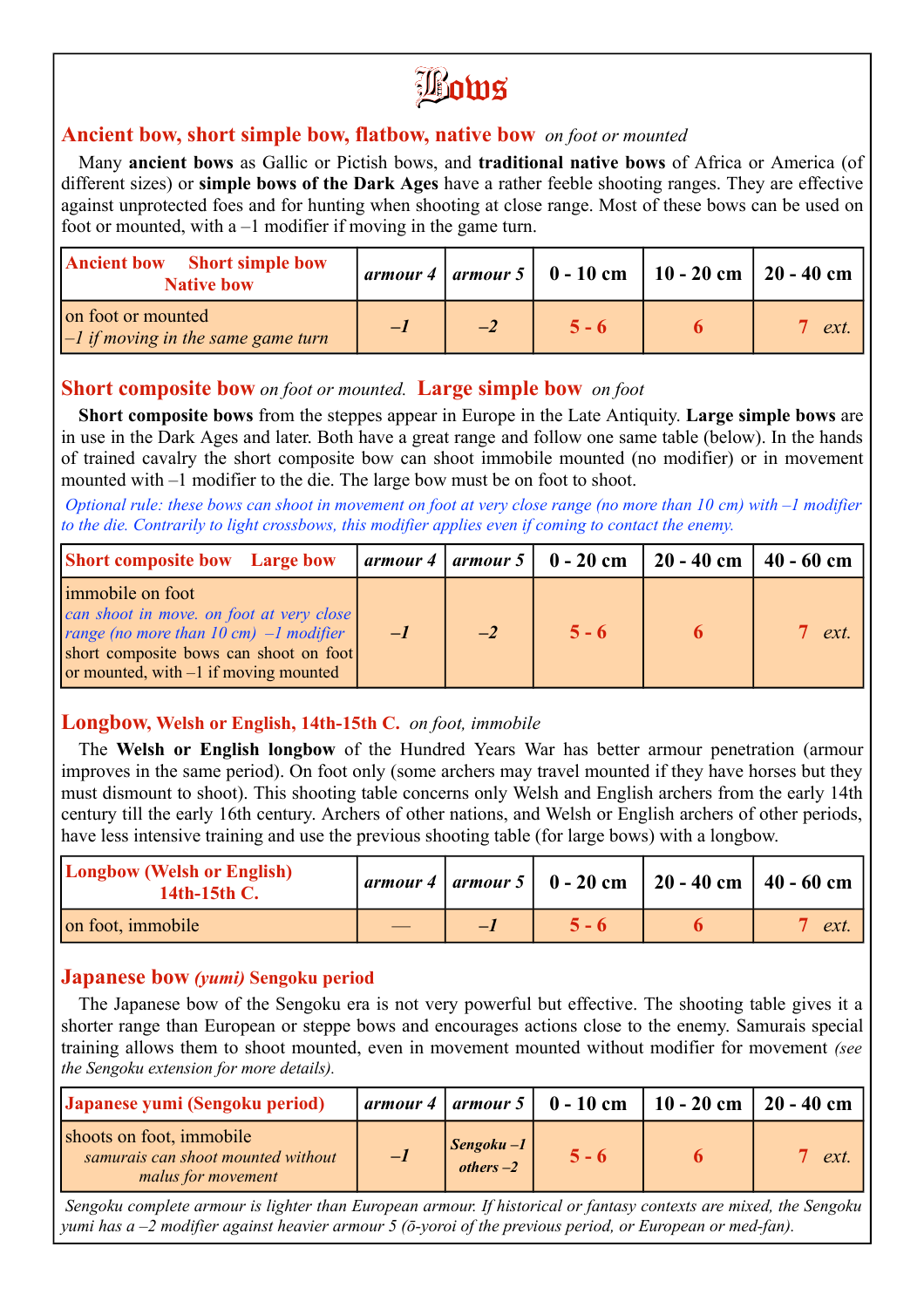# *<u>Other suggestions</u>*

Reminder of some small rules additions which help, if wished, to simulate unusual situations or to give more role-playing or tactical interest to the game:

#### **Shooters class 2**

Class 2 characters always have –1 modifier to shoot (except if they have good reasons in the scenario to be good shooters **and also** not to be afraid in the stress of battle).

#### **Mounted foot**

Mounted infantry has –1 modifier to the die to shoot immobile mounted (if their weapon allows to shoot mounted) and cannot shoot in movement mounted.

# **Hunting**

+1 modifier when hunting (except mounted foot, but when hunting they shoot as cavalry).

# **Shooting contest**

A shooting contest, during a local fair or a soldiers training, is an occasion to compete with each other, to talk diplomacy, or to wait for what happens next. All characters have a positive +2 modifier to shoot at an immobile target in a calm and peaceful event (and the modifier for elite shooting may be added).

#### **Elite shooting**

Some characters have "elite shooter" ability with their favourite weapon (Robin Hood with a large bow, William Tell with a war crossbow, etc.) For each elite shot one may choose between: +1 modifier to the die, *or* aim at a precise character within a group (not both advantages at the same time). A player can have only one elite shot every game turn.

# **Surprise shot**

Enemies surprised by ambushed shooters have no time to protect themselves. Shooting by surprise gives +1 modifier and the enemy cannot shoot back in the same game turn. An elite modifier may be added to the surprise modifier. A perception test may be asked for before a surprise attack.

#### **Strom of arrows (bows)**

Once in a game, a player can order to his or her **foot archers** to shoot all together and very fast. All the archers on foot who receive the order from their **troop leader** hismself or herself *(within earshot, or by signal : music, banner...)* can shoot two arrows, only at **ennemy groups** (or at units in open order) **which they can see the whole game turn**, not at isolated characters. Natural 6es of these shots on a same target can be associated to become 7s and more. Every player can give this order only once in the game. If some archers cannot do it in the same game turn as their colleagues they will not do it later.

# **Difference of height**

Height may give an advantage: the range of a shooter who stands on upper ground than the target can be measured to a vertical point above the target; the range of a shooter on lower ground is the actual distance.

*Right: For an exchange of shots between A and C, the range from A to C is AB, the range from C to A is CA. However the scale of terrain elements may be taken into account too, real hills are not lower than houses even if they are often made smaller for the gaming table.*



Shooting from a very high place (angle C roughly exceeding 45°) nullifies the protection of bushes and low obstacles (low wall, rocks...) Between 45°-30° or so these low obstacles protect only one single rank of characters standing or hidden behind. *This may be adapted to the miniature terrain elements available.*

#### **Shooting at mounted characters close to characters on foot**

The rules forbid to aim at a precise target inside a group, but shooting at mounted foes mixed with infantry of any side is permitted **at no more than 10 cm range**, even at a melee. If these mounted enemies are close to each other they may be considered as a distinct target group at this range. A die result of **natural double 1** (two 1, or re-rolled) hits a foot character friend of the shooter if any in the same melee.